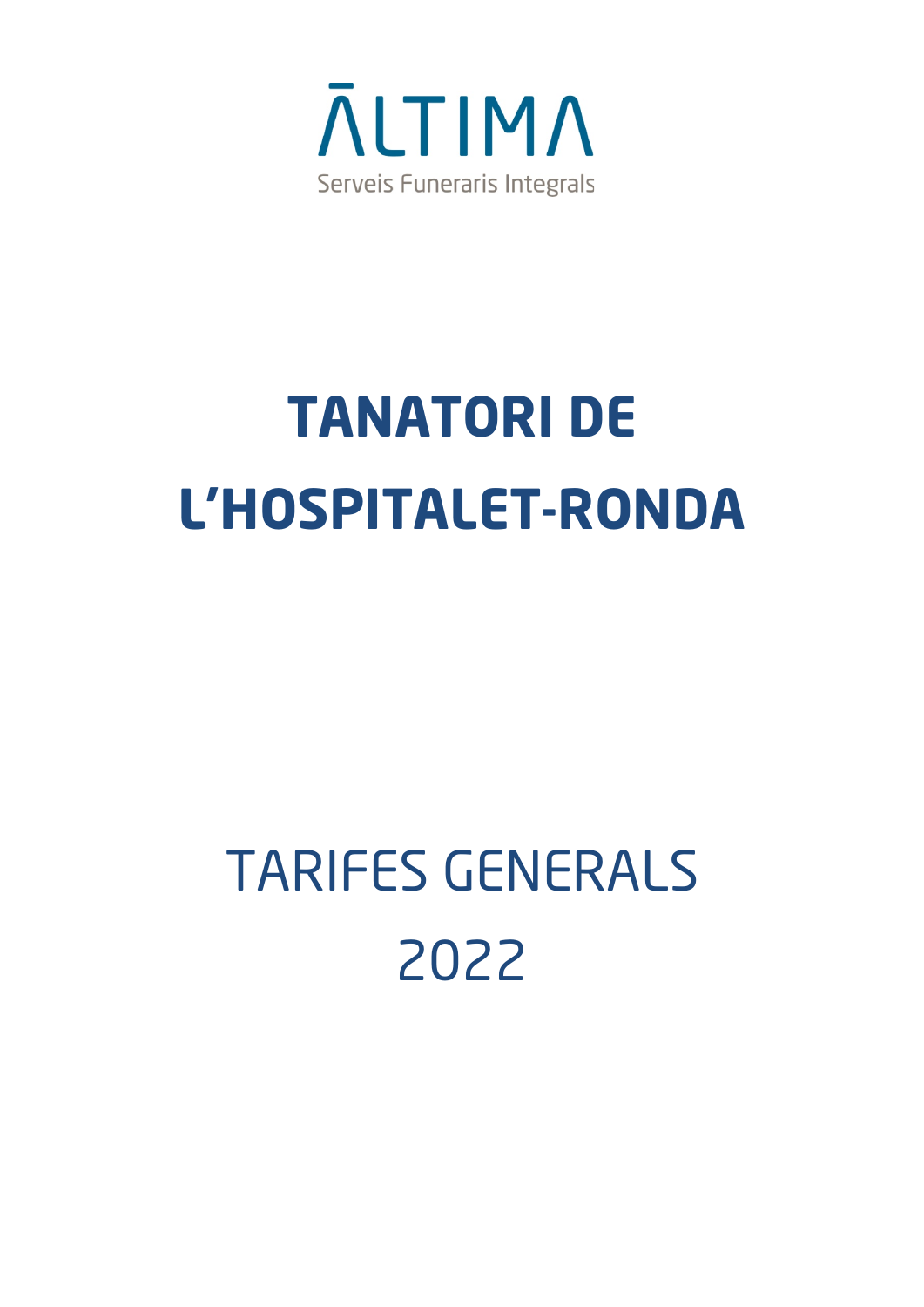## **NUTIMA** Serveis Funeraris Integrals

| <b>TARIFES TANATORI HOSPITALET-RONDA 2022</b>              |                        |                          |  |
|------------------------------------------------------------|------------------------|--------------------------|--|
| <b>Descripció</b>                                          | <b>TARIFA BASE</b>     | <b>TARIFA IVA INCLÒS</b> |  |
| <b>SERVEI CAIXA PER A ADULTS</b>                           |                        |                          |  |
| <b>BENEFICENCIA</b>                                        | $0,00 \in$             | $0,00 \in$               |  |
| <b>EPSILON 532</b><br><b>EPSILON 612</b>                   | 466,39€<br>673,67 €    | 564,33 €<br>815,14 €     |  |
| <b>VEGA 101</b>                                            | 829,13€                | 1.003,25 €               |  |
| <b>VEGA 111</b>                                            | 932,78€                | 1.128,66 €               |  |
| <b>VEGA 291</b>                                            | 1.036,42 €             | 1.254,07 €               |  |
| <b>VEGA 230</b>                                            | 1.140,06 €             | 1.379,47 €               |  |
| <b>VEGA 391</b>                                            | 1.243,70 €             | 1.504,88 €               |  |
| <b>VEGA 410</b>                                            | 1.347,34 €             | 1.630,28 €               |  |
| <b>TEIDE 101</b>                                           | 1.450,98 €             | 1.755,69 €               |  |
| <b>TEIDE 191</b>                                           | 1.502,81 €             | 1.818,39 €               |  |
| <b>TEIDE 150</b>                                           | 1.658,27 €             | 2.006,50 €               |  |
| <b>TEIDE 201</b>                                           | 2.072,84 €             | 2.508,13 €               |  |
| <b>TEIDE 301</b>                                           | 2.591,04 €             | 3.135,16 €               |  |
| <b>TEIDE 391</b>                                           | 2.901.97 €             | 3.511,38 €               |  |
| PLATINUM 110                                               | 3.057,43 €             | 3.699,49 €<br>6.270,33 € |  |
| <b>PLATINUM 200</b><br>AILLANT SANITARI I VALVULA          | 5.182,09 €<br>295,38 € | 357,41€                  |  |
|                                                            |                        |                          |  |
| <b>SERVEIS CAIXA PER A INFANTS</b>                         |                        |                          |  |
| <b>SERVEI Nº 21</b>                                        | 130,59€                | 158,01€                  |  |
| <b>ALFA 100</b>                                            | 285,01€                | 344,87 €                 |  |
| <b>ALFA 200</b>                                            | 698,55 €               | 845,24 €                 |  |
| <b>ALFA 300</b>                                            | 1.453,06 €             | 1.758,20 €               |  |
|                                                            |                        |                          |  |
| <b>URNES PER A RESTES</b>                                  |                        |                          |  |
| <b>URNA DE RESTES Nº 1</b>                                 | 65,29€                 | 79,01€                   |  |
| <b>URNA DE RESTES Nº 2</b>                                 | 155,46€                | 188,11€                  |  |
| <b>URNA DE RESTES Nº 3</b>                                 | 264,29€                | 319,79€                  |  |
| ORNAMENTACIÓ DE TAÜT                                       |                        |                          |  |
| <b>ESCULTURA LES MANS AMB BANY DE BRONZE</b>               | 329,77 €               | 399,02 €                 |  |
| ESCULTURA LA LLAGRIMA AMB BANY DE BRONZE                   | 359,75€                | 435,30 €                 |  |
| <b>ESCULTURA EL LLIBRE AMB BANY DE BRONZE</b>              | 411,14 €               | 497,48 €                 |  |
| <b>ESCULTURA L'ANGEL AMB BANY DE BRONZE</b>                | 411,14 €               | 497,48 €                 |  |
| <b>ESCULTURA LES FULLES DE BRONZE</b>                      | 411,14 €               | 497,48 €                 |  |
| ESCULTURA EL VIOLÍ AMB BANY DE BRONZE                      | 531.06 €               | 642,58 €                 |  |
| <b>ESCULTURA LA ROSA DE BRONZE</b>                         | 642,40 €               | 777,31 €                 |  |
| <b>TAPISSATS PERSONALITZATS EN EPSILONS I VEGAS</b>        | 105,39€                | 127,52 €                 |  |
| <b>TAPISSATS PERSONALITZATS EN TEIDES 100 I TEIDES 200</b> | 105,39€                | 127,52 €                 |  |
| <b>TAPISSATS PERSONALITZATS EN TEIDE 300</b>               | 0€                     | 0€                       |  |
| ORNAMENT PER TAÜT (ROSA, CLAU DE SOL I ESTRELLA DAVID)     | 58,24 €                | 70,47 €                  |  |
| PREPARACIÓ I ACONDICIONAMENT SANITARI DE DIFUNTS           |                        |                          |  |
| SERVEI D'ACONDICIONAMENT I ENFERETRAMENT                   | 310,93 €               | 376,22 €                 |  |
| SERVEI D'ACONDICIONAMENT I ENFERETRAMENT INFANTS           | 204,13 €               | 247,00 €                 |  |
| <b>VESTICIÓ AMB ROBA O SUDARI</b>                          | 68,40€                 | 82,77 €                  |  |
| <b>DESPLAÇAMENT METGE A DOMICILI</b>                       | 156,50€                | 189,37 €                 |  |
| <b>EMBALSAMAMENT</b>                                       | 365,86€                | 442,69 €                 |  |
| PERSONAL ADJUNT EMBALSAMAMENT I MATERIALS                  | 122,30 €               | 147,98€                  |  |
| <b>TANATOPLASTIA</b>                                       | 337,87 €               | 408,83 €                 |  |
| <b>TANATOESTETICA</b>                                      | 204,13 €               | 247,00 €                 |  |
| ÚS SALA D' EMBALSAMAR                                      | 78,52 €                | 95,01€                   |  |
| <b>CONCEPTES DE RECOLLIDA, TRASLLAT I RECEPCIÓ</b>         |                        |                          |  |
| SERVEI RECOLLIDA: PERSONAL, MATERIALS I AMBULÀNCIA         | 260.14€                | 314,77 €                 |  |
| <b>FURGÓ DE RECOLLIDA NOCTURNA</b>                         | 183,20€                | 221.67 €                 |  |
| FURGÓ DE RECOLLIDA DE LA CIUTAT JUDICIAL                   | 190,00 €               | 229,90€                  |  |
| FURGÓ TRASLLAT NACIONAL/ INTERNAC. (€ PER KM)              | 1,20€                  | 1,45€                    |  |
| FURGÓ DE TRASLLAT CATALUNYA (€ PER KM)                     | 1,30€                  | 1,57€                    |  |
| <b>FURGÓ AEROPORT</b>                                      | 334,98€                | 405,33 €                 |  |
| <b>COTXE FUNEBRE</b>                                       | 190,00 €               | 229,90 €                 |  |
| <b>COTXE FÚNEBRE PROVÍNCIA</b>                             | 230,08 €               | 278,40 €                 |  |
| SERVEI DE RECEPCIÓ DIFUNT T/P + COMPLEMENTS                | 373,11€                | 451,46€                  |  |
| SERVEI DE RECEPCIÓ DIRECTE A CEMENTIRI                     | 103.69€                | 125.46 €                 |  |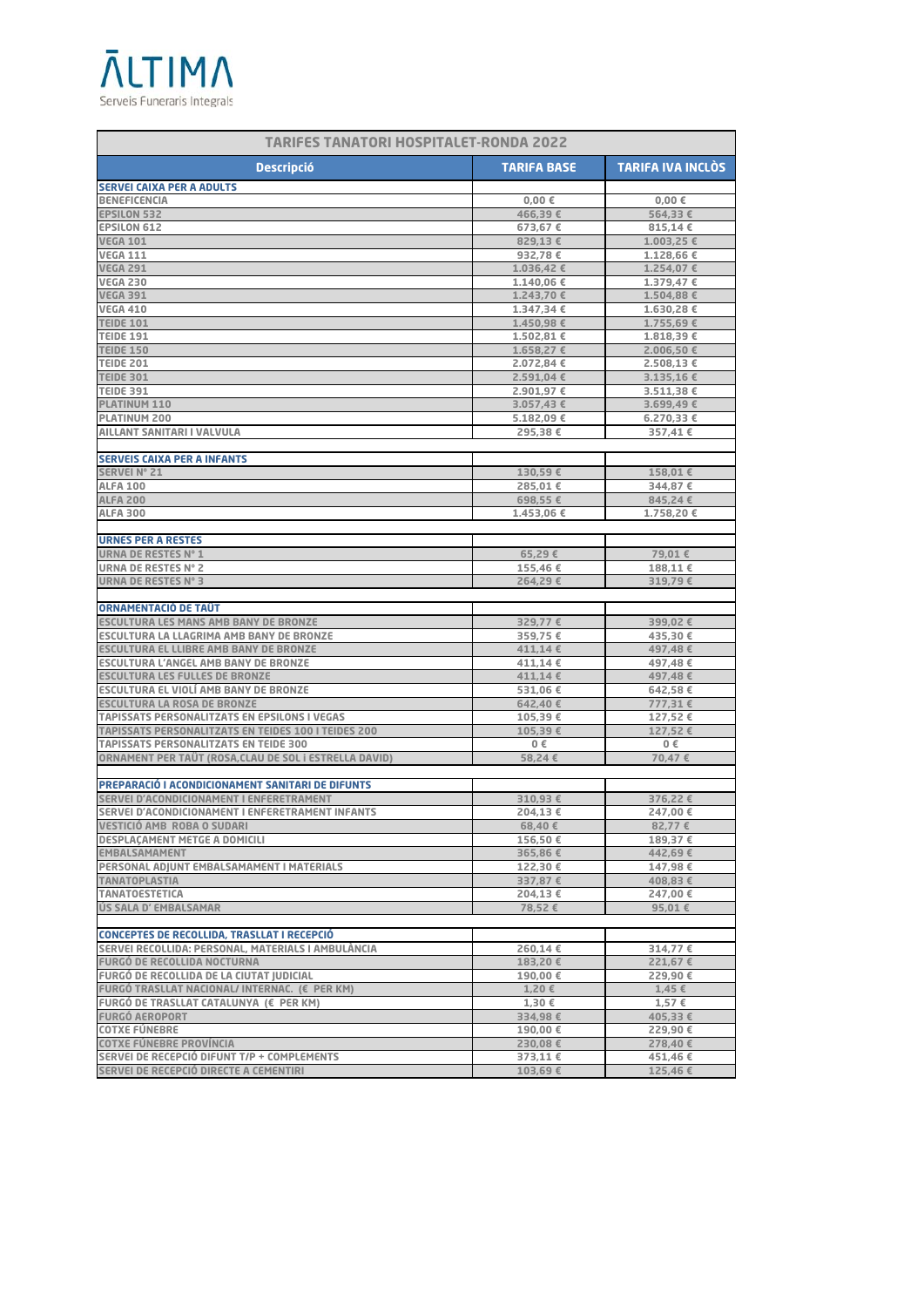## **NLTIMA** Serveis Funeraris Integrals

| <b>TARIFES TANATORI HOSPITALET-RONDA 2022</b>                                                |                      |                      |  |
|----------------------------------------------------------------------------------------------|----------------------|----------------------|--|
| <b>Descripció</b>                                                                            | <b>TARIFA BASE</b>   | TARIFA IVA INCLÒS    |  |
| <b>CAPELLES AMB SALA DE VETLLA</b>                                                           |                      |                      |  |
| <b>SALA DE VETLLA</b>                                                                        | 573,14 €             | 693,50€              |  |
| <b>SALA DE VETLLA MAGNA (DOBLE)</b><br><b>SERVEI DE CAFÉ</b>                                 | 780,42€<br>78,78€    | 944,31€<br>95,32 €   |  |
| ÚS DIPÒSIT PER DIA                                                                           | 157,53 €             | 190,62€              |  |
|                                                                                              |                      |                      |  |
| <b>ORATORI</b>                                                                               |                      |                      |  |
| ÚS ORATORI - SALA DE CERIMONIA<br>ÚS ORATORI - SENSE SALA DE VETLLA                          | 135,00 €<br>157,53 € | 163,35 €<br>190,62€  |  |
| <b>ORADOR CERIMONIA LAICA</b>                                                                | 245,63 €             | 297,21€              |  |
| UTILITZACIÓ DE MITIANTS AUDIOVISUALS A L'ORATORI                                             | 72,55 €              | 87,78 €              |  |
| <b>RECORDATORIS (50 UNITATS)</b>                                                             | 35,70 €              | 43,20€               |  |
| <b>RECORDATORIS (75 UNITATS)</b><br><b>RECORDATORIS (100 UNITATS)</b>                        | 45,90 €<br>57.13 €   | 55,54 €<br>69.12€    |  |
| <b>RECORDATORIS (150 UNITATS)</b>                                                            | 81,61€               | 98,75 €              |  |
| <b>RECORDATORIS (200 UNITATS)</b>                                                            | 102,01€              | 123,43 €             |  |
| <b>RECORDATORIS (250 UNITATS)</b>                                                            | 127,51€              | 154,29€              |  |
| <b>RECORDATORIS AMB FOTO (50 UNITATS)</b>                                                    | 61.21€               | 74,06 €              |  |
| RECORDATORIS AMB FOTO (75 UNITATS)<br>RECORDATORIS AMB FOTO (100 UNITATS)                    | 71,41€<br>88,75 €    | 86,40€<br>107,39€    |  |
| RECORDATORIS AMB FOTO (150 UNITATS)                                                          | 127,51 €             | 154,29€              |  |
| RECORDATORIS AMB FOTO (200 UNITATS)                                                          | 163,22 €             | 197,49€              |  |
| RECORDATORIS AMB FOTO (250 UNITATS)                                                          | 198,92 €             | 240,69€              |  |
| <b>SERVEIS DE MÚSICA</b>                                                                     |                      |                      |  |
| <b>SERVEI DE MÚSICA (1 INTERPRET)</b>                                                        | 177,23€              | 214,45€              |  |
| SERVEI DE MÚSICA (2 INTERPRET)                                                               | 296,42€              | 358,66 €             |  |
| SERVEI DE MÚSICA (3 INTERPRET)<br>SERVEI DE MÚSICA (4 INTERPRET)                             | 411.46 €<br>509,92 € | 497,86 €<br>617,00 € |  |
| SERVEI DE MÚSICA (5 INTERPRET)                                                               | 608,38€              | 736,14€              |  |
|                                                                                              |                      |                      |  |
| <b>LLIBRES DE SIGNATURES</b><br><b>LLIBRE DE SIGNATURES PELL COLOR</b>                       | 57,00 €              | 68,97€               |  |
|                                                                                              |                      |                      |  |
| <b>SERVEIS COTXES ACOMPANYAMENT</b>                                                          |                      |                      |  |
| <b>COTXE ACOMPANYAMENT LOCAL</b><br>COTXE ACOMPANYAMENT COMARCA                              | 101,44 €<br>116,56€  | 122,74 €<br>141,03 € |  |
| COTXE ACOMPANYAMENT LOCAL AMB RECOLLIDA                                                      | 125,81€              | 152,23 €             |  |
| COTXE ACOMPANYAMENT COMARCA AMB RECOLLIDA                                                    | 140,96€              | 170,56 €             |  |
| COTXE ACOMPANYAMENT PROVINCIAL<br>COTXE ACOMPANYAMENT PROVINCIAL AMB RECOLLIDA               | 188,72 €<br>213,38 € | 228,35 €<br>258,19€  |  |
| COTXE ACOMPANYAMENT NACIONAL (€ / KM)                                                        | $1.10 \in$           | $1.33 \in$           |  |
| DIETES COTXE ACOMPANYAMENT DE 100 A 1000 KM.<br>DIETES COTXE ACOMPANYAMENT A PARTIR 1000 KM. | 218,14€              | 263,95 €<br>497,06 € |  |
|                                                                                              | 410,79€              |                      |  |
| <b>TARIFES DE FLORS</b>                                                                      |                      |                      |  |
| <b>CENTRE NELIA</b><br><b>COIXI ÉFIRA</b>                                                    | 40,00 €              | 44,00 €              |  |
| <b>COIXI MARSELLA</b>                                                                        | 46,36€<br>58,18€     | 51,00 €<br>64,00 €   |  |
| <b>CENTRE ARCADIA</b>                                                                        | 58,18€               | 64,00 €              |  |
| <b>CENTRE BARI</b><br><b>CENTRE CREU</b>                                                     | 100,00 €<br>100.91€  | 110,00 €<br>111.00 € |  |
| <b>CENTRE COR</b>                                                                            | 100,91€              | 111,00 €             |  |
| <b>CENTRE VERONA</b>                                                                         | 119,09€              | 131,00 €             |  |
| <b>CENTRE VENUS</b><br><b>CENTRE SICILIA</b>                                                 | 67,27 €<br>74,55 €   | 74.00 €<br>82,01€    |  |
| <b>CENTRE GALIA</b>                                                                          | 87,27 €              | 96,00 €              |  |
| <b>CENTRE IDENTITAT</b>                                                                      | 119,09€              | 131,00 €             |  |
| <b>CENTRE CREU MAGNA</b><br><b>CENTRE COR MAGNA</b>                                          | 132,73 €<br>132,73 € | 146,00 €<br>146,00 € |  |
| <b>CORONA MENIA</b>                                                                          | 150,91€              | 166,00 €             |  |
| <b>COBREFERETRE MENIA</b><br><b>CENTRE RODAS</b>                                             | 150,91€<br>169,09€   | 166,00 €<br>186,00 € |  |
| CORONA DECALIA O CORONA IDENTITAT                                                            | 182.73 €             | 201,00 €             |  |
| <b>COBREFERETRE NIZA</b>                                                                     | 182,73 €             | 201,00 €             |  |
| <b>CENTRE BENARES</b><br><b>CORONA ROSETTA</b>                                               | 201,82 €<br>238,18€  | 222,00 €<br>262,00 € |  |
| <b>COBREFERETRE ANTEA</b>                                                                    | 238,18€              | 262,00 €             |  |
| <b>CENTRE PROVENCA</b>                                                                       | 238,18€              | 262,00 €             |  |
| <b>CORONA ALEXANDRIA</b>                                                                     | 288,18€              | 317,00 €             |  |
| <b>CORONA LUXOR</b>                                                                          | 342,73 €             | 377,00 €             |  |
| <b>ROSA (PER UNITATS)</b>                                                                    | 3,03€                | 3,33€                |  |
| <b>MANAT DE ROSES (Servei per unitats / quantitats)</b>                                      |                      |                      |  |
| <b>MANAT DE ROSES (25 UNITATS)</b>                                                           | 55,45 €              | 61,00 €              |  |
| <b>MANAT DE ROSES (50 UNITATS)</b>                                                           | 100,91€              | 111,00 €             |  |
| <b>MANAT DE ROSES (75 UNITATS)</b><br><b>MANAT DE ROSES (100 UNITATS)</b>                    | 160,00 €<br>170,91€  | 176,00 €<br>188,00 € |  |
| <b>MANAT DE ROSES (150 UNITATS)</b>                                                          | 241,82 €             | 266,00 €             |  |
| <b>MANAT DE ROSES (200 UNITATS)</b>                                                          | 302,73 €             | 333,00 €             |  |
| <b>MANAT DE ROSES (250 UNITATS)</b>                                                          | 352,73 €             | 388,00 €             |  |
| <b>MANAT DE ROSES (300 UNITATS)</b>                                                          | 402,73 €             | 443,00 €             |  |